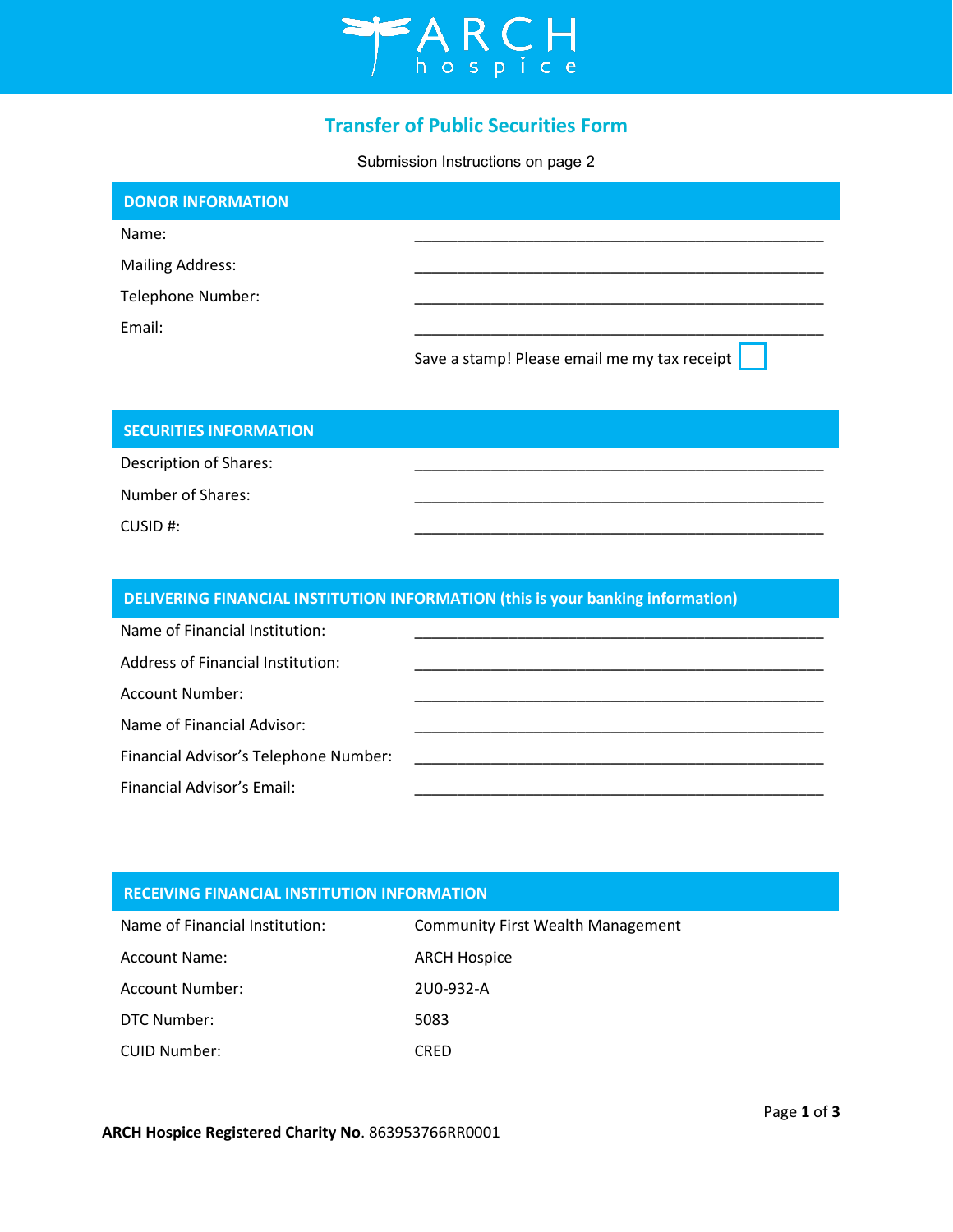

#### **Submission Instructions:**

**1.** Complete the Transfer of Public Securities Form and submit to:

| <b>ARCH Hospice</b>          | <b>Community First Wealth Management</b> |
|------------------------------|------------------------------------------|
| Attn: Fund Development       | Attn: Kim Boudreau                       |
| 229 Fourth Line West         | <b>Investment Advisor</b>                |
| Sault Ste. Marie, ON P6A 0B5 | 289 Bay Street                           |
| Fax: 705.942.1444            | Sault Ste. Marie, ON P6A 1W7             |
| E: manthaa@archhospice.ca    | Fax: 705.942.0879                        |
| Telephone: 705.942.1556 x202 | E: kboudreau@communityfirst-yncu.com     |
|                              | Telephone: 705.942.3008                  |

- **2.** Community First Wealth Management will notify ARCH Hospice once the transfer has been complete.
- **3.** ARCH Hospice will issue a tax receipt to the donor. The tax receipt will reflect the security's closing price on the trading day on which it is received or the sale price, whichever occurs first.

#### **Authorization:**

It is my/our understanding that the above securities will be offered for sale by ARCH as soon as the transfer is complete, and the net sale proceeds will be credited to ARCH. ARCH will issue a charitable tax receipt for the security's closing price on the trading day on which it is received or for the sale price, whichever event occurs first, in accordance with Canada Revenue Agency's tax receipting guidelines. I acknowledge that I have read the ARCH Policy: Receipt and Valuation of Gifts of Publicly Traded Securities included with this form.

\_\_\_\_\_\_\_\_\_\_\_\_\_\_\_\_\_\_\_\_\_\_\_\_\_\_\_\_\_\_\_\_\_ \_\_\_\_\_\_\_\_\_\_\_\_\_\_\_\_\_\_\_\_\_\_\_\_\_\_\_\_\_\_\_\_ \_\_\_\_\_\_\_\_\_\_\_\_\_\_\_\_\_\_\_\_

Donor's Signature Donor's Name (please print) Date